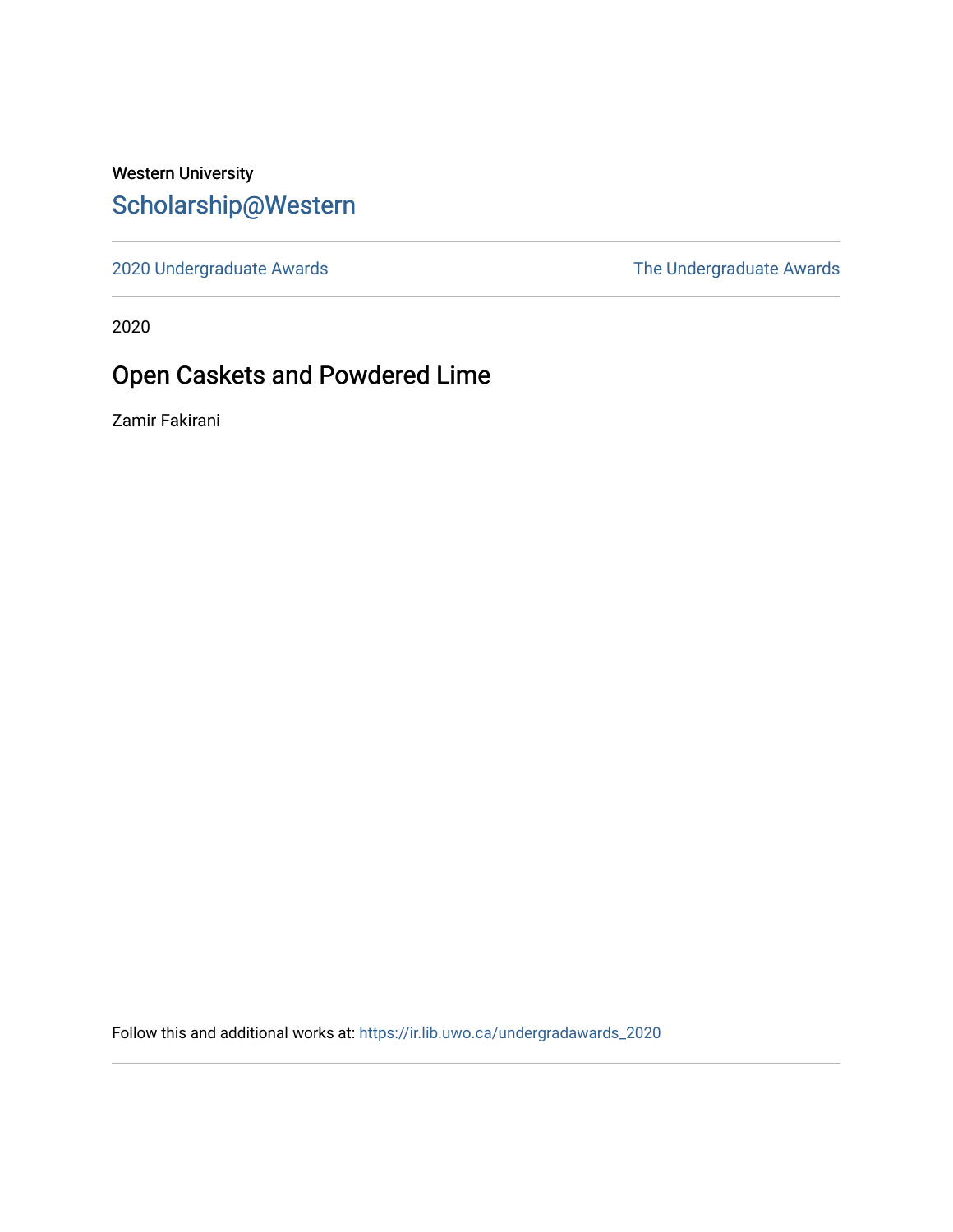Open Caskets and Powdered Lime:

how the shocking staging of death advances transitional justice in Rwanda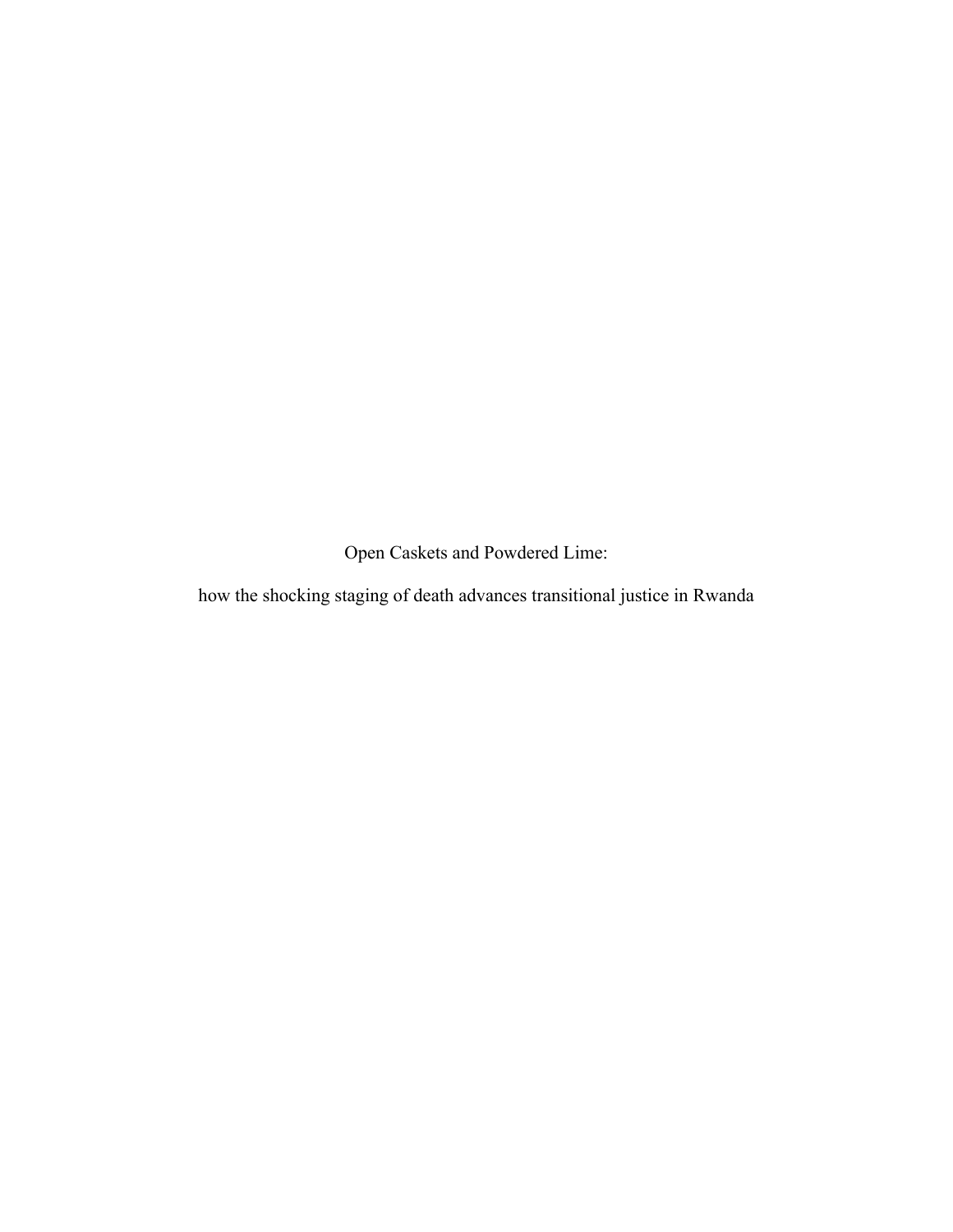### **Abstract**

The Rwandan Genocide against the Tutsi produced statewide instability which the insurgent RPF sought to mitigate once in power. As part of their transitional justice initiatives, the RPF frequently utilized unique forms of corporeal memorialization, including the frequently shocking preservation and presentation of posthumous bodies to visitors at memorial sites. As a former visitor to such memorial sites as part of a field study, the author sought to understand why this form of necropolitics is, nonetheless, an integral aspect of the Rwandan transitional justice project. Through conducting a literature review, this paper discerned that corporeal memorialization is essential to transitional justice in Rwanda in three respects: for its ability to deter future violence through truth-telling; ensure acknowledgement of the crime of genocide through its educative effect; and, catalyze healing by providing an opportunity for remembrance. The paper also clarifies the limits of corporeal memorialization, particularly the necessity for corpses to be unidentifiable to avoid retraumatizing survivors and upsetting victims' families. Although it is a flawed process, corporeal memorialization has still been indispensable to the recovery of the Rwandan state and peoples. This research is important for its ability to renounce widespread Western critiques of the Rwandan transitional justice project and better understand the wide scope of measures available to states engaging in processes of post-conflict reconstruction.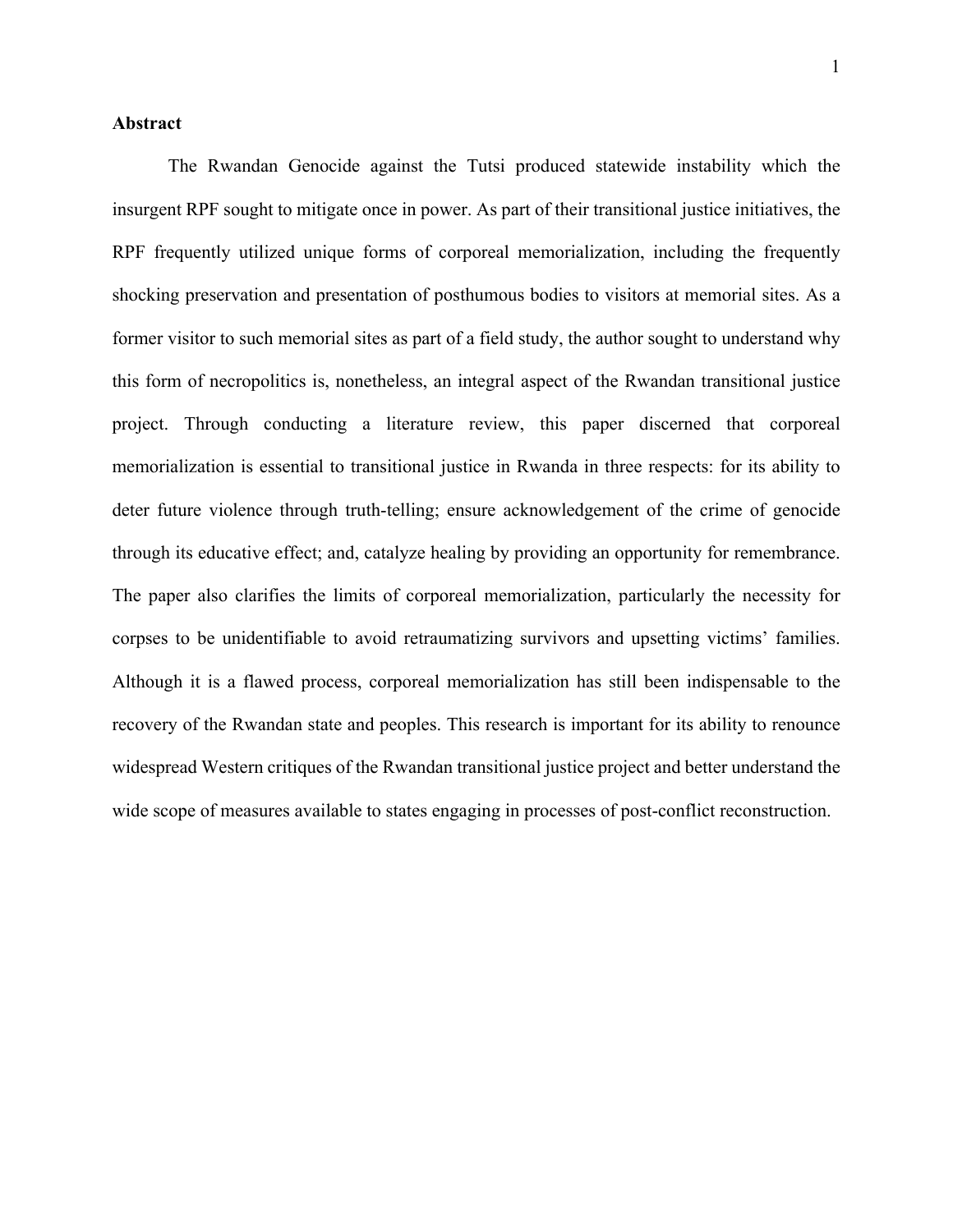Murambi Technical School was once a place of learning and development for the children of its town. In 1994, however, its grounds were drastically transformed into a site of refuge for many fleeing the violence of the Rwandan Genocide Against the Tutsi ('Genocide'). Today, the school serves a memorial for the 50,000 to 60,000 Tutsis who lost their lives there during the violence. The Murambi Genocide Memorial, as it is now called, is amongst the many memorial sites which make up the contemporary Rwandan landscape. What distinguishes Murambi from many of the other Genocide memorials in the state, however, is its presentation of exhumed and mummified human remains for public consumption. The presentation of human remains, nonetheless, is not an uncommon sight at Genocide memorials in Rwanda. Although the prospect of such corporeal memorialization often provokes feelings of discomfort, this form of remembrance has been integral to the Rwandan transitional justice project. In particular, the memorialization of posthumous human remains is essential at the domestic level for the purposes of remembrance and education and at the international level for its role in clarifying truth. This is not to say, however, that corporeal memorialization cannot simultaneously be damaging or detract from the goals of post-conflict reconstruction. This paper seeks to clarify how corporeal memorialization has advanced justice in Rwanda and identify the limits of such an initiative. Overall, this paper asserts that the corporeal memorialization of unidentifiable human remains in the Rwandan context can and has been beneficial for the advancement of healing, acknowledgement, and deterrence. Prior to elaborating further on the matter, this paper commences by contextualizing corporeal commemoration within the broader Rwandan transitional justice framework.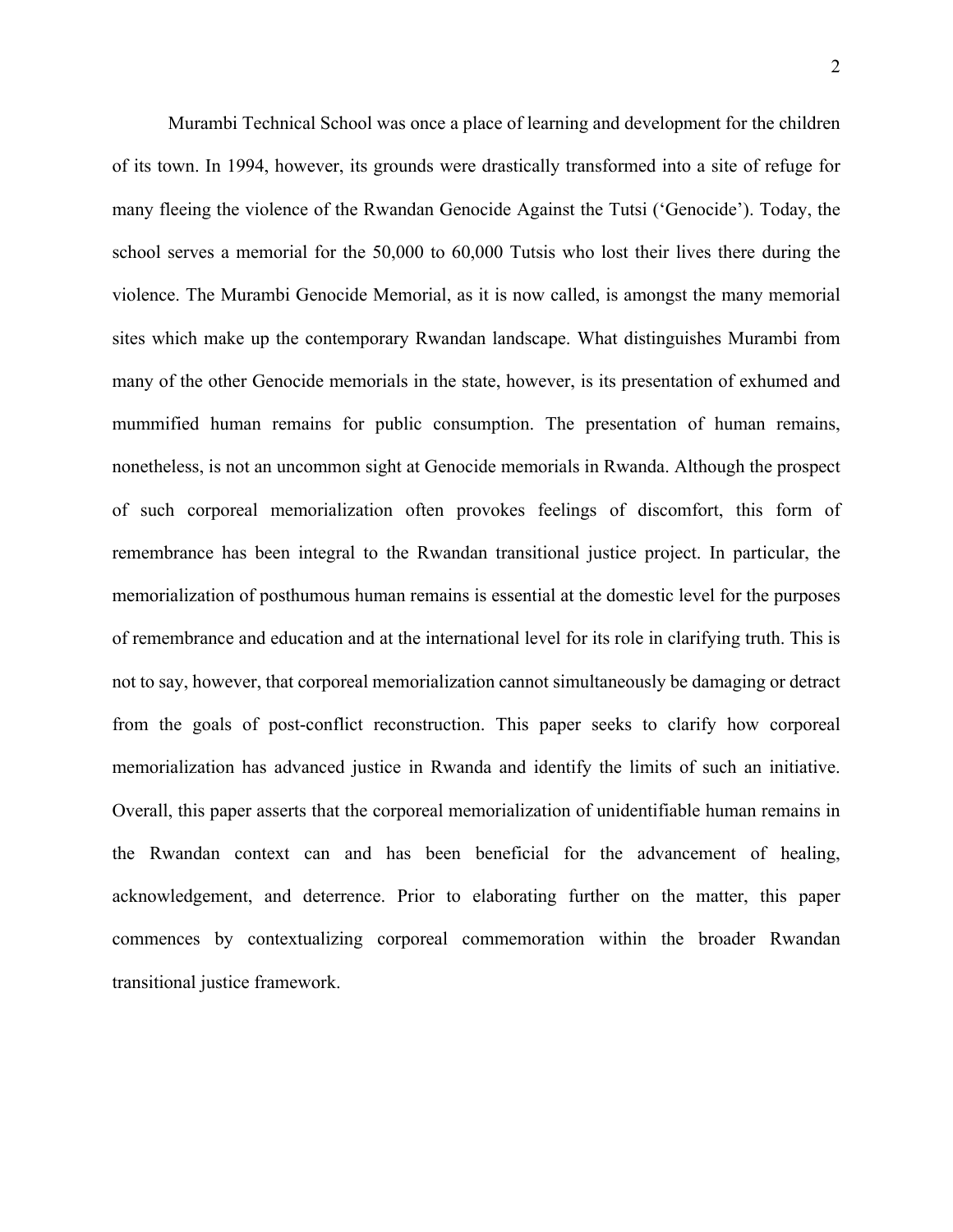#### **Corporeal Memorialization and the Rwandan Transitional Justice Context**

Rwanda has a long history of ethnic conflict and violence predominantly between those perceived of as Tutsi versus those perceived of as Hutu. Following the death of President Juvenal Habyarimana in April 1994, ethnic tensions in Rwanda boiled over and manifested in a Hutu Power-inspired extermination of 800,000 Tutsis and 50,000 Hutus alleged to be Tutsi sympathizers.<sup>1</sup> Murder aside, the violence was also characterized by rape, mutilation, arson, and other forms of abuse.2 The conflict only subsided when the Rwandan Patriotic Front (RPF) succeeded in their insurgency against the sitting government and took formal control of the state.<sup>3</sup> Post-genocide, the RPF sought to consolidate their power and pursue a robust process of reconstruction. This involved some deplorable acts such as the neutralization of oppositional political parties, but also commendable ones such as political, economic, social and cultural reengineering.4 These goals were all pursued with the intention of advancing transitional justice, reeducating the masses, disassociating Rwandans with ethnic identity, and reforming territory.<sup>5</sup>

Although the Genocide is largely recognized as historical fact, genocide denialism is nonetheless an issue that troubles the RPF government. Denialism manifests in various forms in the Rwandan context, from disputing the intent to exterminate the Tutsis to claiming that the death tolls are grossly exaggerated.<sup>6</sup> Denial is not only advanced by former perpetrators and members of

<sup>1</sup> Rowland Brucken, "Encyclopedia of Military Science," in *Encyclopedia of Military Science* (Thousand Oaks, US: SAGE Publications, Ltd., 2013), 1245–46.

<sup>2</sup> Brucken, "Encyclopedia of Military Science," 1246.

<sup>&</sup>lt;sup>3</sup> Filip Reyntjens, "Understanding Rwandan Politics through the Longue Durée: from the Precolonial to the Post-Genocide Era," *Journal of Eastern African Studies* 12, no. 3 (April 12, 2018), 520.

<sup>4</sup> Reyntjens, "Understanding Rwandan Politics through the Longue Durée," 520–21.

<sup>5</sup> Reyntjens, "Understanding Rwandan Politics through the Longue Durée," 521.

<sup>6</sup> Israel Charny, "Templates for Gross Denial of a Known Genocide: A Manual," in *The Encyclopedia of Genocide*, (Santa Barbara, US: ABC-CLIO, 2000), 168.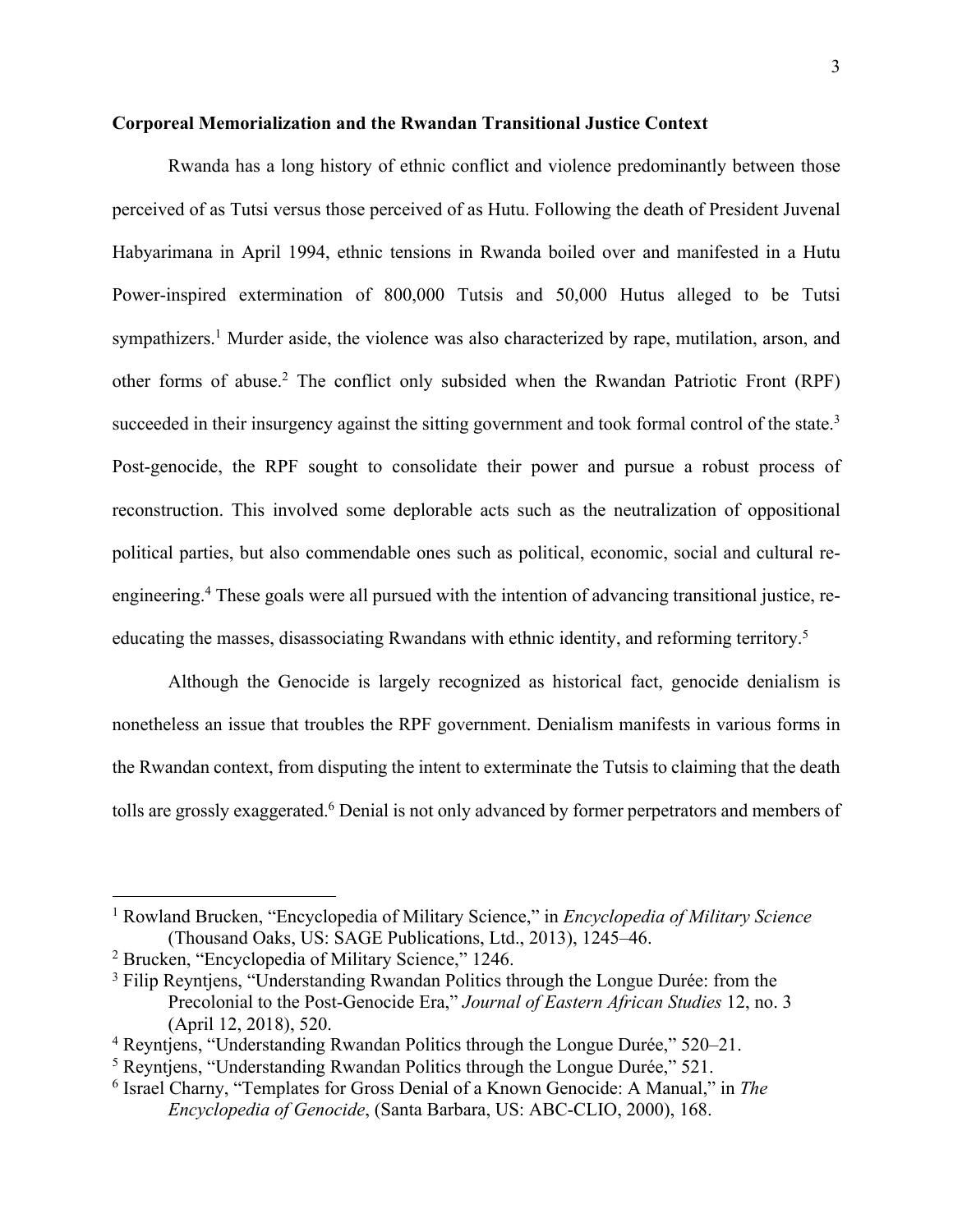the extremist Hutu Power, but also by members of the international community who were complicit in the violence, such as unrepentant devotees of the Roman Catholic Church, highranking French military members, and Congolese government officials.<sup>7</sup> The Rwandan government remains committed to challenging such denialism because, per genocide studies scholar Dr. Gregory H. Stanton, denial is the final stage of a successful genocide.<sup>8</sup> Denialism is especially dangerous due to its ability to erase the memory of violence, further demonize the victims, and provide impunity to the perpetrators.<sup>9</sup>

In light of the aforementioned history, context, and challenges, the transitional justice project in Rwanda has not only been focused on reconciliation and rehabilitation, but also education and countering genocide denialism. These goals have informed the expression of reconstructive measures. To attain these goals, Rwanda has most notably revived indigenous grassroots legal forums (gacaca courts) amongst other judicial measures,10 but has also pursued educational reform<sup>11</sup> and, as is the subject of this paper, corporeal memorialization. Corporeal memorialization, when implemented respectfully, has exceptional utility in deterring future violence, building acknowledgement, and promoting healing. These goals are essential to the

<sup>7</sup> Samuel Totten, Henry Theriault, and Elisa Von Joeden-Forgey, *Controversies in the Field of Genocide Studies* (London, GB: Routledge, 2017), 154.

<sup>8</sup> Gregory H. Stanton, "10 Stages of Genocide," in *Genocide Watch*, 2016, http://genocidewatch.net/genocide-2/8-stages-of-genocide/.

<sup>9</sup> Peter Balakian, "Op-Ed: On Armenian Genocide, Go Ahead and Offend Turkey," in *Los Angeles Times*, April 16, 2015, https://www.latimes.com/opinion/op-ed/la-oe-balakiangenocide-20150416-story.html.

<sup>10</sup> Cyanne E. Loyle, "Transitional Justice and Political Order in Rwanda," *Ethnic and Racial Studies* 41, no. 4 (October 31, 2017), 663–80.

<sup>&</sup>lt;sup>11</sup> Denise Bentrovato, "Accounting for Genocide: Transitional Justice, Mass (Re)Education and the Pedagogy of Truth in Present-Day Rwanda," *Comparative Education* 53, no. 3 (June 16, 2017), 396–417.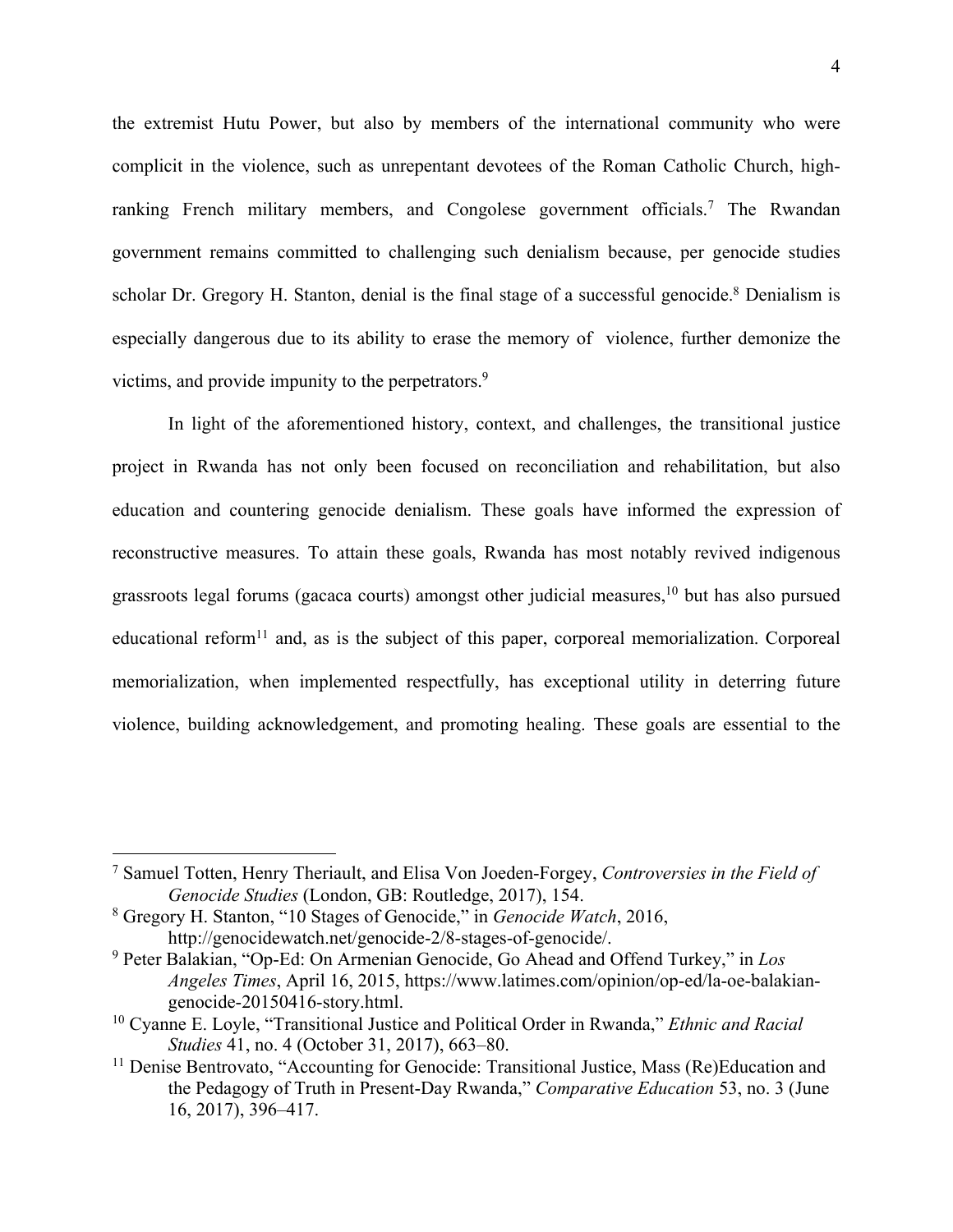success of transitional justice in Rwanda due to their ability to redress legacies of human rights violations and ensure national stability and unity as time evolves.

Importantly, corporeal memorialization is not the only mechanism by which the aforementioned ends can be met. For example, with respect to deterrence, this can also be achieved through demilitarization, democratization, and the establishment of rule of law.<sup>12</sup> This paper maintains that corporeal memorialization is not a substitute but a compliment for other forms of transitional justice. In order to understand why, it is important for one to recognize the unique considerations which inform the transitional justice project in Rwanda (as was subject to analysis above). In particular, corporeal memorialization is especially salient due to the aspiration of the RPF to counter genocide denialism.

Prior to elaborating further, the scope of corporeal memorialization must be clarified. For the purposes of this paper, corporeal memorialization refers to the processes by which human remains are exhumed, preserved, and presented in order to preserve memories. Although no succinct definition of such a phenomenon exists, this definition was produced by applying leading definitions of memorialization to a corporeal context. Importantly, such memorialization can occur in tandem with other forms of remembrance such as the preservation and presentation of recovered personal effects of those lost, ceremonies, and addresses, for example. In practice, corporeal memorialization in Rwanda has been implemented as part of the larger project of memorialization and pursuit of justice in the state.

<sup>&</sup>lt;sup>12</sup> Alexander Testa, Joseph K. Young, and Christopher Mullins, "Does Democracy Enhance or Reduce Lethal Violence? Examining the Role of the Rule of Law," *Homicide Studies* 21, no. 3 (2017), 219, 233–35.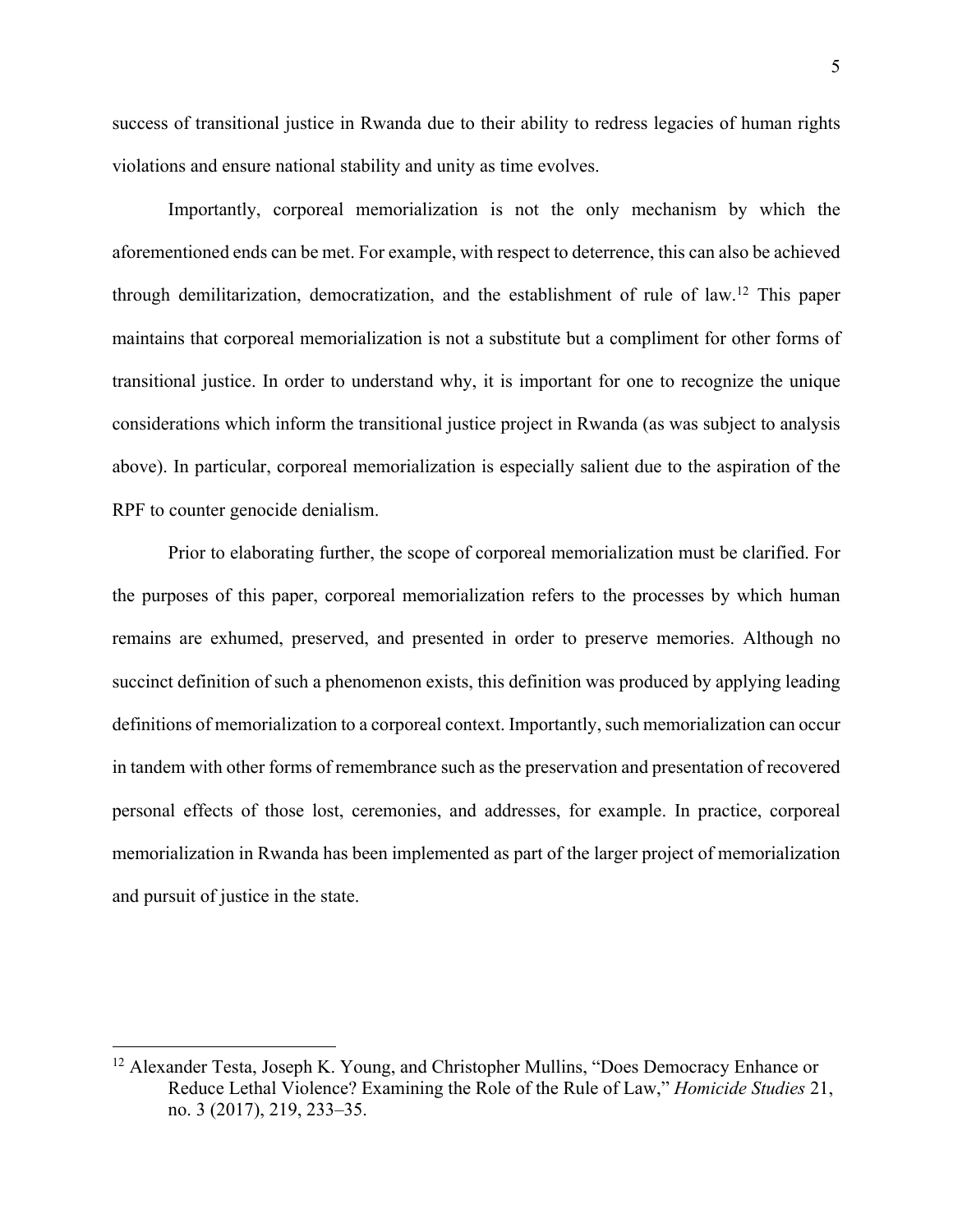### **Corporeal Memorialization as Healing**

Most obviously perhaps, corporeal memorialization in Rwanda helps to advance transitional justice by allowing for nationwide healing. It does so by providing two opportunities for survivors and witnesses to reconcile with the atrocities of the Genocide: to remember and to contribute to reconstruction. With respect to the former, the nature of the violence necessitated that memory in Rwanda is largely corporeal.<sup>13</sup> Post-conflict, the bodies of victims were scattered across the Rwandan landscape with witnesses describing the state as a "giant open-air cemetery" and survivors tend to remember the conflict in terms of death.<sup>14</sup> Due to this fact, human remains provide the most tangible reminder of the Genocide. By creating a physical space where the violence of genocide is explicitly visible, corporeal memorials create opportunities for remembrance of genocide-related deaths and, in turn, healing.<sup>15</sup>

In order to be beneficial for remembrance of the Genocide, however, a corpse's ability to memorialize hinges on the identifications it is (un)able to illicit between itself and the viewer. The success of genocide requires the erasure of the agency and recognition of the humanity of its victims. Therefore, remembrance of the nature of genocide also necessitates non-identification between corpse and humanity to be successful.<sup>16</sup> Certainly, the identification of bodies promotes the remembrance of individual lives, but the displaying of corpses en masse with no identifying markers at memorial sites is particularly helpful for the remembrance of the larger conflict and of

<sup>13</sup> Ayala Maurer-Prager, "(Re)Cognising the Corpse: Individuality, Identification and Multidirectional Memorialisation in Post-Genocide Rwanda," in *Human Remains in Society: Curation and Exhibition in the Aftermath of Genocide and Mass-Violence* (Manchester, GB: Manchester University Press, 2016), 114.

<sup>14</sup> Amanda F. Grzyb, "Unsettled Memory: Genocide Memorial Sites in Rwanda," *The Brown Journal of World Affairs* 25, no. 2 (2019), 187.

<sup>&</sup>lt;sup>15</sup> Maurer-Prager, "(Re)Cognising the Corpse," 122.

<sup>&</sup>lt;sup>16</sup> Maurer-Prager, "(Re)Cognising the Corpse," 119.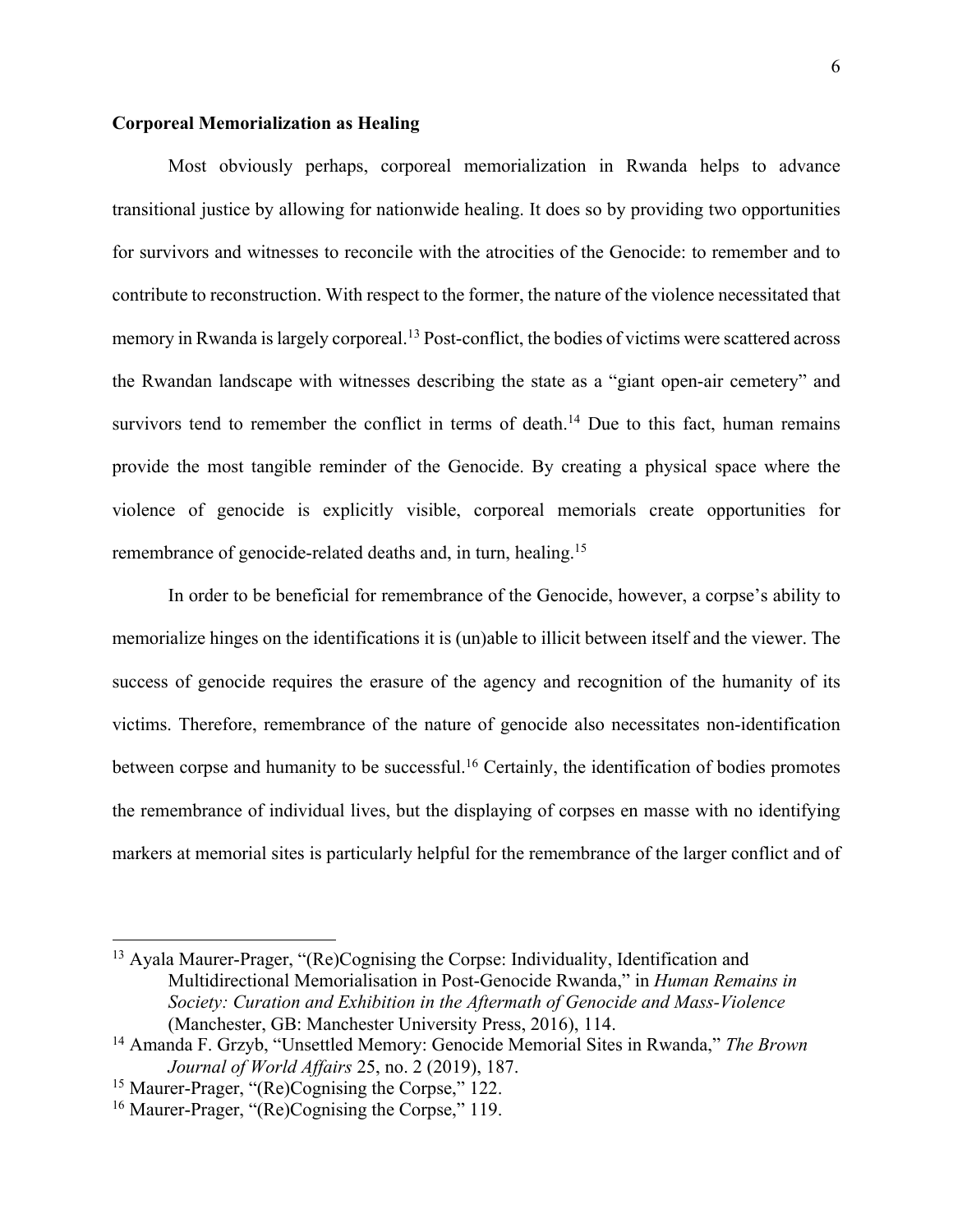all the lives lost – not simply those who has the privilege of being remembered by survivors. <sup>17</sup> In this vein, unidentifiable corporeal memorialization is also useful for the many survivors whose lost loves ones cannot and have not been identified because survivors are able to project the memories of lost loved ones onto the corpses. Simply put, it is the impossibility of direct identification at corporeal memorial sites that produces the most appropriate commemoration to genocidal violence.

The efficacy of corporeal memorialization is damaged when a corpse can be identified not only because it signifies an erasure of the scope of violence as explored above, but because it can be traumatizing for survivors and thus hinder healing. In order to sustain their own identities and self-preserve, survivors often refuse to identify with corpses on a human level.<sup>18</sup> This is because the sight of genocide victims often reminds survivors of the fragility of their own lives.19 In addition to the rich academic research which exists to substantiate this claim, anecdotal evidence may solidify this assertion. Consider the story of Janvier Munyaneza, who was 14 during the Genocide. Munyaneza states that 'speaking of' and identifying corpses 'offends [survivors'] spirits by showing to survivors just how fragile their lives were and reminds them of how they could have died.<sup>20</sup> The identification of corpses, therefore, hinders the ability of corporeal memorialization to advance healing by individualizing remembrance and retraumatizing survivors. Corporeal memorialization is only helpful for the purposes of remembrance when bodies cannot be identified. Simultaneously fortunately and unfortunately, the direct identification of bodies is nearly

<sup>&</sup>lt;sup>17</sup> Maurer-Prager, "(Re)Cognising the Corpse," 122.

<sup>&</sup>lt;sup>18</sup> Maurer-Prager, "(Re)Cognising the Corpse," 120–21.

<sup>19</sup> Maurer-Prager, "(Re)Cognising the Corpse," 120–21.

<sup>&</sup>lt;sup>20</sup> Maurer-Prager, " $(Re)$ Cognising the Corpse," 120–21.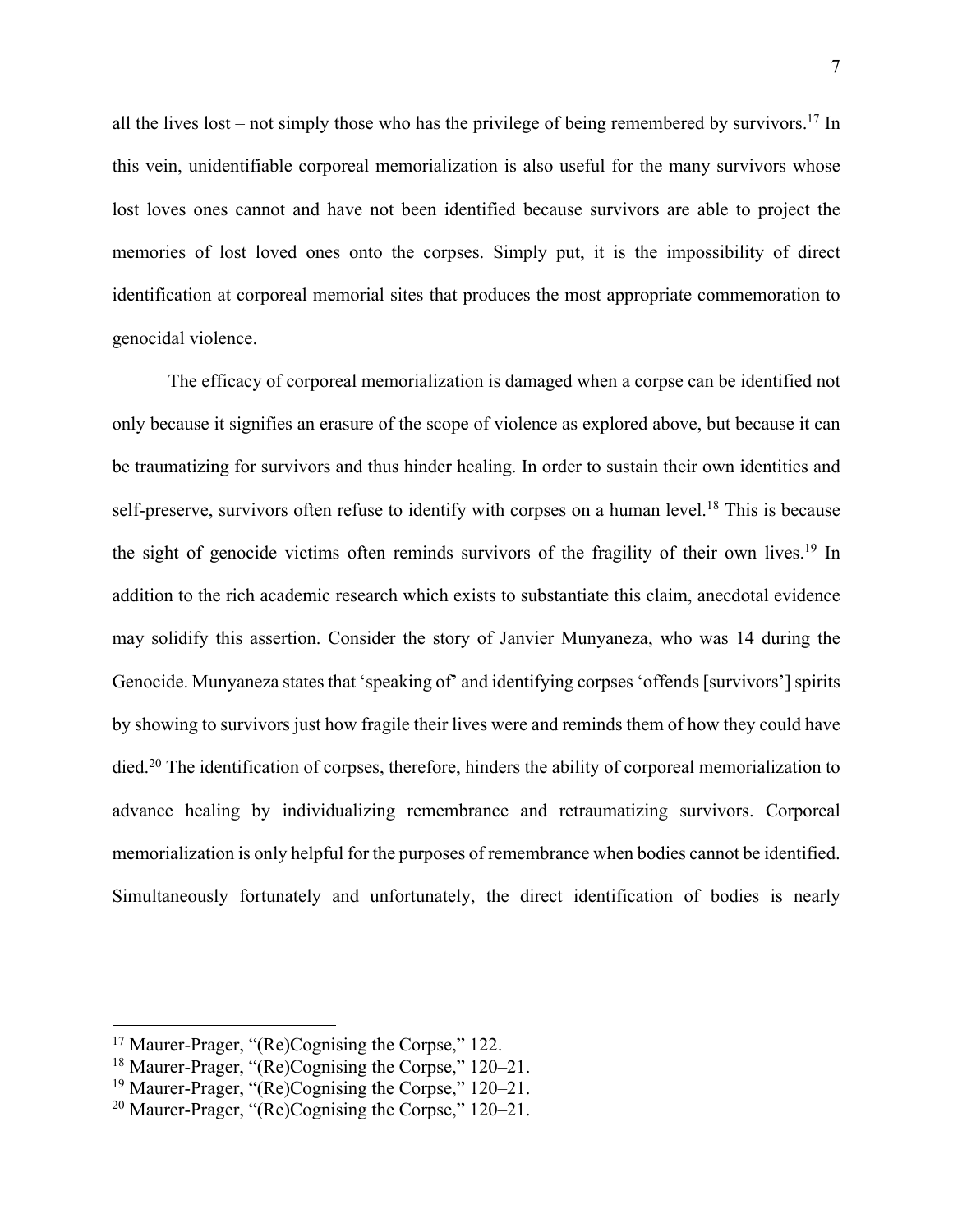impossible due to the lack of financial resources or DNA systems available to the Rwandan government.21

In addition to allowing for remembrance, sites of corporeal memorialization also allow for healing by engaging survivors in the process of memorialization. Foremost, survivor groups have been at the foreground of the construction of memorials due to a precedent set in 1995 when a community came together to form a corporeal memorial site in Nyamasheke.<sup>22</sup> Local memorials in 2010, in fact, reached a height of over 500.<sup>23</sup> Once memorials are established, survivors often also plays a role in gathering corpses and preparing them for display.24 Participating in the process of corporeal memorialization assists with the healing of survivors by allowing them to meet personal post-conflict needs. In the words of the executive secretary of the Ibuka memorial, who survived the genocide in Bugesera, engaging in the memorialization processes helps a survivor to fulfill their own personal 'mission.'<sup>25</sup> Therefore, corporeal memorialization is useful for post-Genocidal healing by allowing for the remembrance of mass violence and by allowing survivors to contribute to reconstruction.

## **Corporeal Memorialization as Acknowledgement**

Corporeal memorialization in Rwanda has also been indispensable to acknowledging the fact of genocide occurring in 1994. Acknowledgement is a central post-conflict need if societies

<sup>&</sup>lt;sup>21</sup> Karin Wright, "Clothes of the Dead' from Crushed Bodies a Chilling Reminder of Rwanda Genocide," in *The Daily Mirror*, April 5, 2019, https://www.mirror.co.uk/news/worldnews/clothes-dead-crushed-bodies-chilling-14238009.

<sup>&</sup>lt;sup>22</sup> Rachel Ibreck, "The Politics of Mourning: Survivor Contributions to Memorials in Post-Genocide Rwanda," *Memory Studies* 3, no. 4 (September 27, 2010), 334.

<sup>23</sup> Ibreck, "The Politics of Mourning," 334.

<sup>24</sup> Ibreck, "The Politics of Mourning," 337.

<sup>25</sup> Ibreck, "The Politics of Mourning," 338.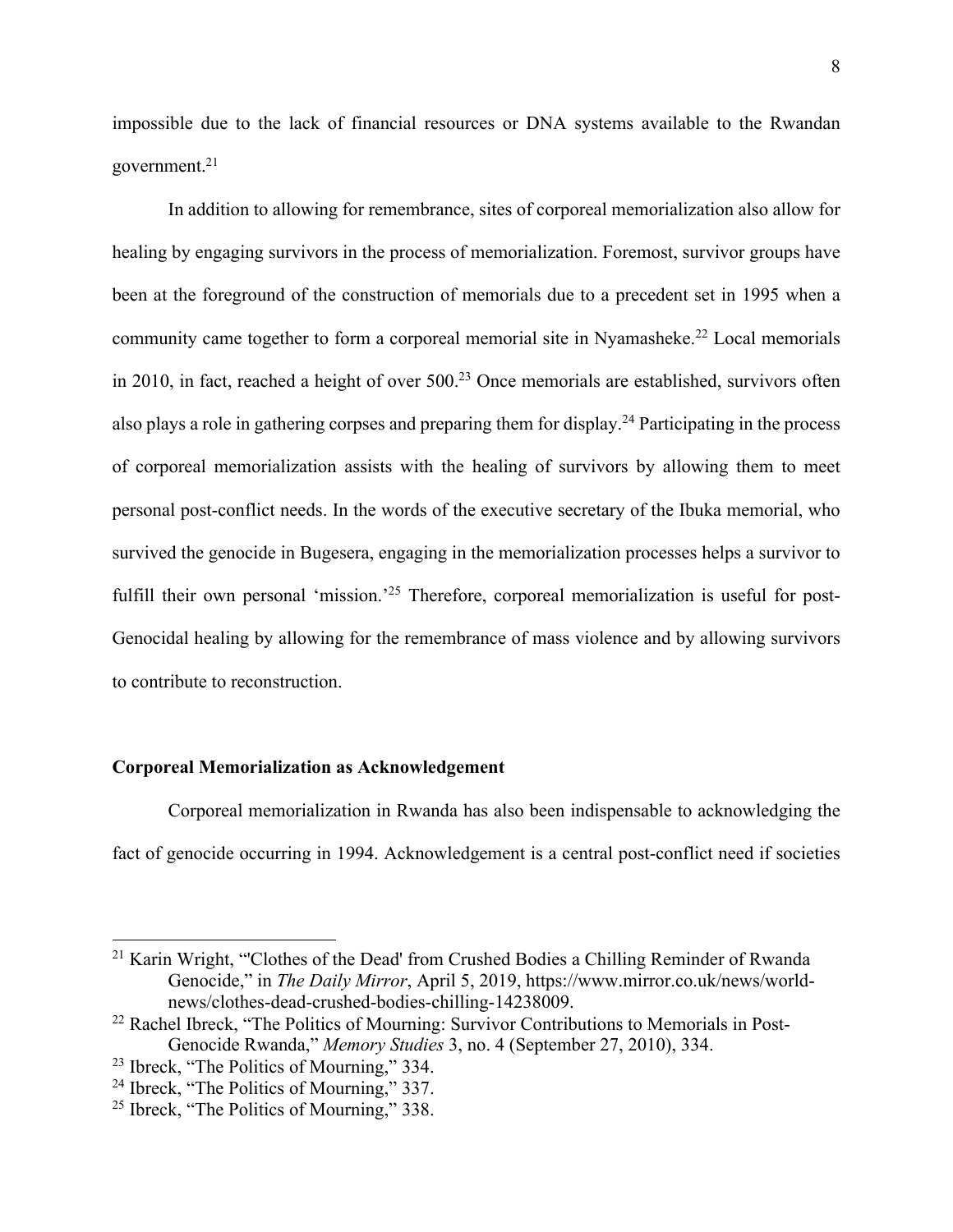are to rebuild trust, dignify victims, and sow the seeds of reconciliation.<sup>26</sup> Although important for and interrelated with deterrence, it also assists in ensuring accountability and the viability of national unity. In light of historical social fractures and high levels of participation in the Genocide, $2<sup>7</sup>$  this goal is largely informed by the pervasive issue of genocide denialism. Corporeal memorialization contributes to the acknowledgment of the fact of the Genocide at both the domestic and international levels. It does so by substantiating state-sponsored public truths by providing uncontestable evidence.

The post-Genocide reconstruction and promotion of national unity under the guise of a central national identity ('banyarwanda') required radical education-sector reform.28 Biased textbooks and curricula have been removed from the education system, entrance to secondary schools have been depoliticized, and examinations are proctored prejudice-free now, for example.29 Education is being used as an explicit mechanism of transitional justice to foster social cohesion, national unity, and reconciliation.30 Central to the success of these reforms is the advancement of a uniform public truth narrative which is advanced outside of formal education settings, such as trials, tribunals, commemorations, and memorials.<sup>31</sup> While public truths are distinct from popular truths and have their own unique controversies and considerations, the advancement of a public truth has been indispensable to the transitional justice project in Rwanda. Given the fact that bones (and other human remains) are often perceived of as the most powerful

<sup>26</sup> Joanna R. Quinn, "Mad Science? Possibilities for and Examples of Synthetic (Neo)Traditional Practices of Justice and Acknowledgement," *Air & Space Power Journal - Africa and Francophonie* 5, no. 3 (2014), 48–62.

<sup>&</sup>lt;sup>27</sup> Ibreck, "The Politics of Mourning," 331.

<sup>28</sup> Marian Hodgkin, "Reconciliation in Rwanda: Education, History, and the State," *Journal of International Affairs* 60, no. 1 (2006), 202.

<sup>29</sup> Hodgkin, "Reconciliation in Rwanda," 202.

<sup>30</sup> Hodgkin, "Reconciliation in Rwanda," 205.

<sup>&</sup>lt;sup>31</sup> Hodgkin, "Reconciliation in Rwanda," 204.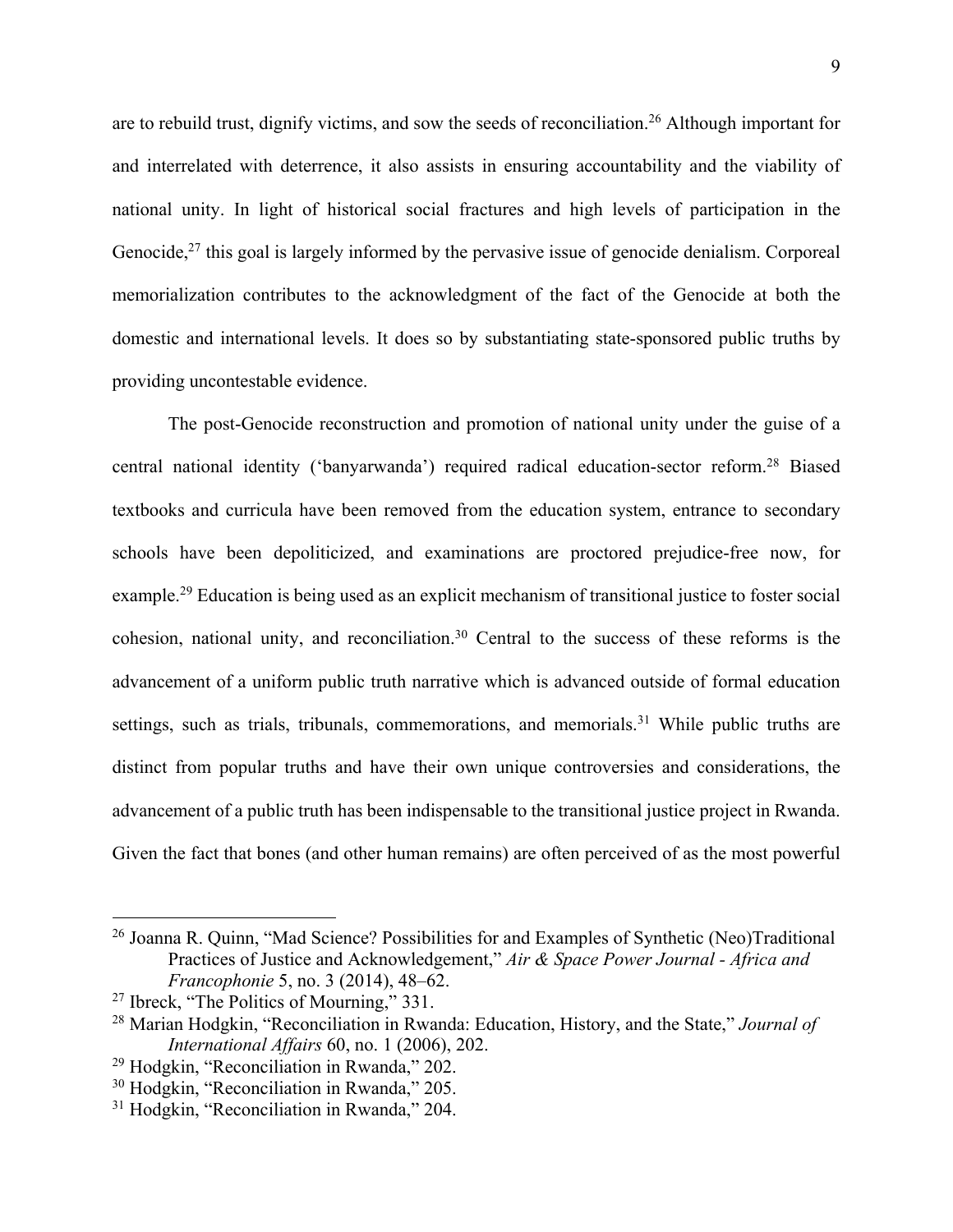evidence of atrocity, they are integral to the establishment of collective memories and truths.<sup>32</sup> Therefore, by contributing to the public truth, corporeal commemoration supports the endeavour of the government to acknowledge the devastation of the Genocide.

At the international level, too, does corporeal memorialization acknowledge the crime of genocide. Aegis Trust estimates situate the number of international visitors to Kigali's corporeal memorials at 40,000 in 2011 alone.<sup>33</sup> The Rwandan tourism industry only continues to grow, as evidenced by the steady increases in number of visitors to the state per year.<sup>34</sup> Just as sites of corporeal memorialization present an opportunity for Rwandans to acknowledge the crimes of the Genocide, so too does it present an opportunity for international visitors. For such visitors, corporeal memorialization instills a sense of awareness of this crime against humanity as well as a sense of guilt for apathy.<sup>35</sup> The materiality of the memorials has this ability due to visitors' cultural attitudes towards the presentation of deaths and their awareness of their status as a foreigner in the Rwandan state.<sup>36</sup> Therefore, corporeal memorialization creates not only acknowledgement of the Genocide at the international level, but also acknowledgement of the international community's complacency. In fact, a recognition of this complacency and the resultant guilt from witnessing corporeal memorialization is a driving factor which leads international donors to contribute back to these memorials.37 Per the United Nations, contributions

<sup>32</sup> Amanda F. Grzyb, "Unsettled Memory," 196.

<sup>33</sup> Clare Spencer, "The Rise of Genocide Memorials," in *BBC News*, June 11, 2012, https://www.bbc.com/news/magazine-16642344.

<sup>&</sup>lt;sup>34</sup> Hugh Morris, "Rwanda, Fresh from Its Deal with Arsenal, Announces Surge in UK Visitors," in *The Telegraph*, May 29, 2018, https://www.telegraph.co.uk/travel/destinations/ africa/rwanda/articles/rwanda-increase-uk-visitors-arsenal/.

<sup>35</sup> Annalisa Bolin, "On the Side of Light: Performing Morality at Rwanda's Genocide Memorials," *Journal of Conflict Archaeology* 7, no. 3 (September 2012), 201. 36 Bolin, "On the Side of Light," 201.

<sup>&</sup>lt;sup>37</sup> Rachel Ibreck, "International Constructions of National Memories: The Aims and Effects of Foreign Donors Support for Genocide Remembrance in Rwanda," *Journal of*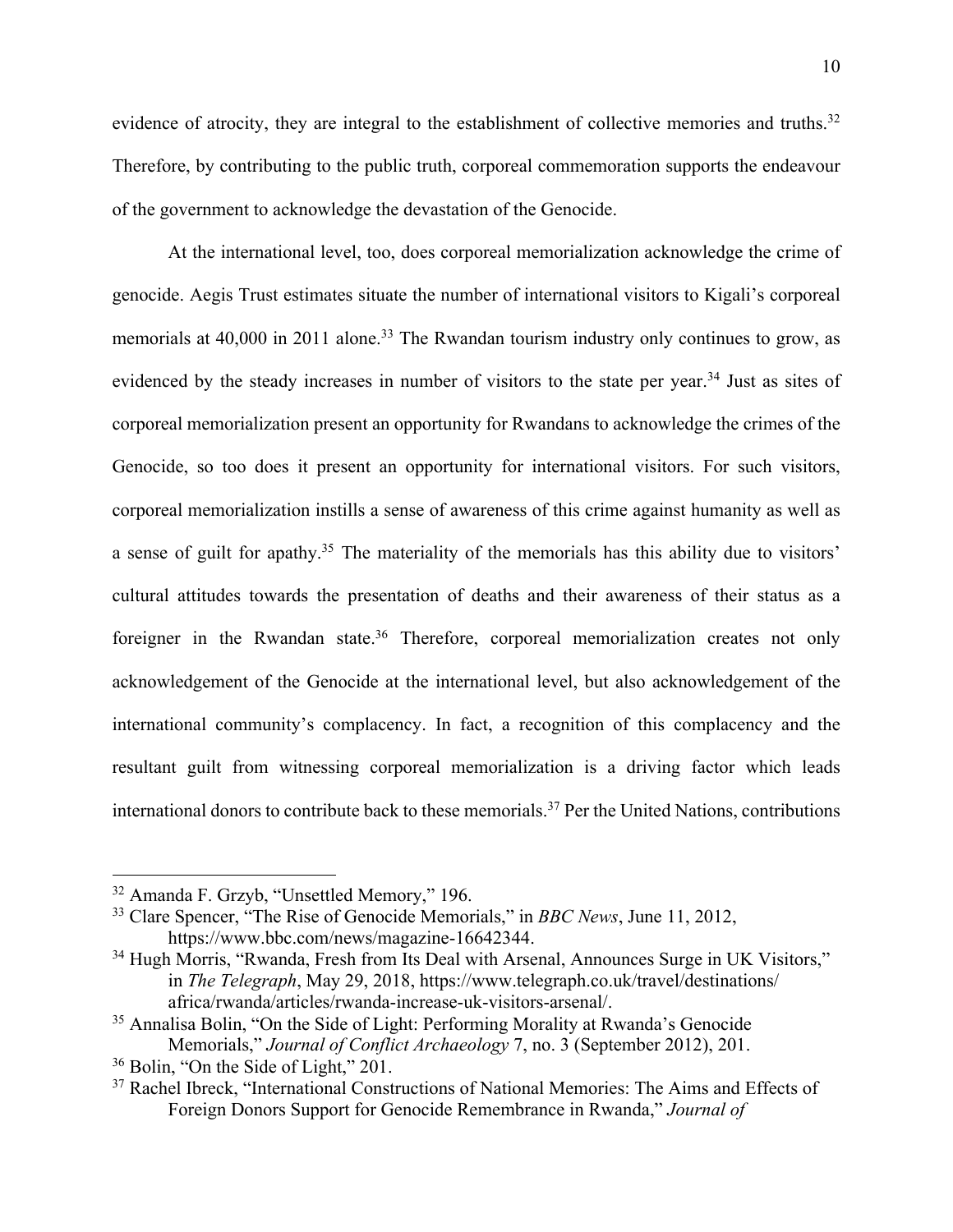to Rwandan memorials came in wake of the moral character of the world and the status of the 'international community' coming into question.38 For this reason, the main sources of development and transitional justice-related aid comes from those in the US, the UK, the Netherlands, Sweden and Belgium.<sup>39</sup> Most sites of corporeal commemoration, therefore, have been paid for by international donors as a mechanism of acknowledging complacency.<sup>40</sup> Overall, corporeal memorialization has advanced acknowledgement of the Genocide at both domestic and international levels, thus contributing to the larger transitional justice project of the Rwandan state.

#### **Corporeal Memorialization as Deterrence**

In light of the aforementioned goals identified on page three, it is safe to deduce that another primary objective of the Rwandan transitional justice project is to avoid a relapse into conflict and to avoid any future instance of genocide. At both domestic and international levels, corporeal memorialization helps to advance such deterrence by clarifying the truth and promoting a human rights culture. With respect to the former, truth-telling has a broader mandate than acknowledgement; not only does it recognize the sheer occurrence of genocide, it recognizes a particular genocide's unique nature. Truth-telling can effectively strengthen perceptions of group security.<sup>41</sup> This is especially the case in regions divided over cultural and ethnic lines, where truthtelling can dampen the ability for ethnic scapegoating and fearmongering to reignite conflict.<sup>42</sup> Establishing and advancing the truth after a contentious conflict, however, is difficult. In the

*Intervention and Statebuilding* 7, no. 2 (February 22, 2013), 165.<br><sup>38</sup> Ibreck, "International Constructions of National Memories," 155.

<sup>39</sup> Ibreck, "International Constructions of National Memories," 155.

<sup>40</sup> Ibreck, "International Constructions of National Memories," 153.

<sup>&</sup>lt;sup>41</sup> David Mendeloff, "Truth-Seeking, Truth-Telling, and Postconflict Peacebuilding: Curb the Enthusiasm?," *International Studies Review* 6, no. 3 (September 2004), 375.

<sup>&</sup>lt;sup>42</sup> Mendeloff, "Truth-Seeking, Truth-Telling, and Postconflict Peacebuilding," 375.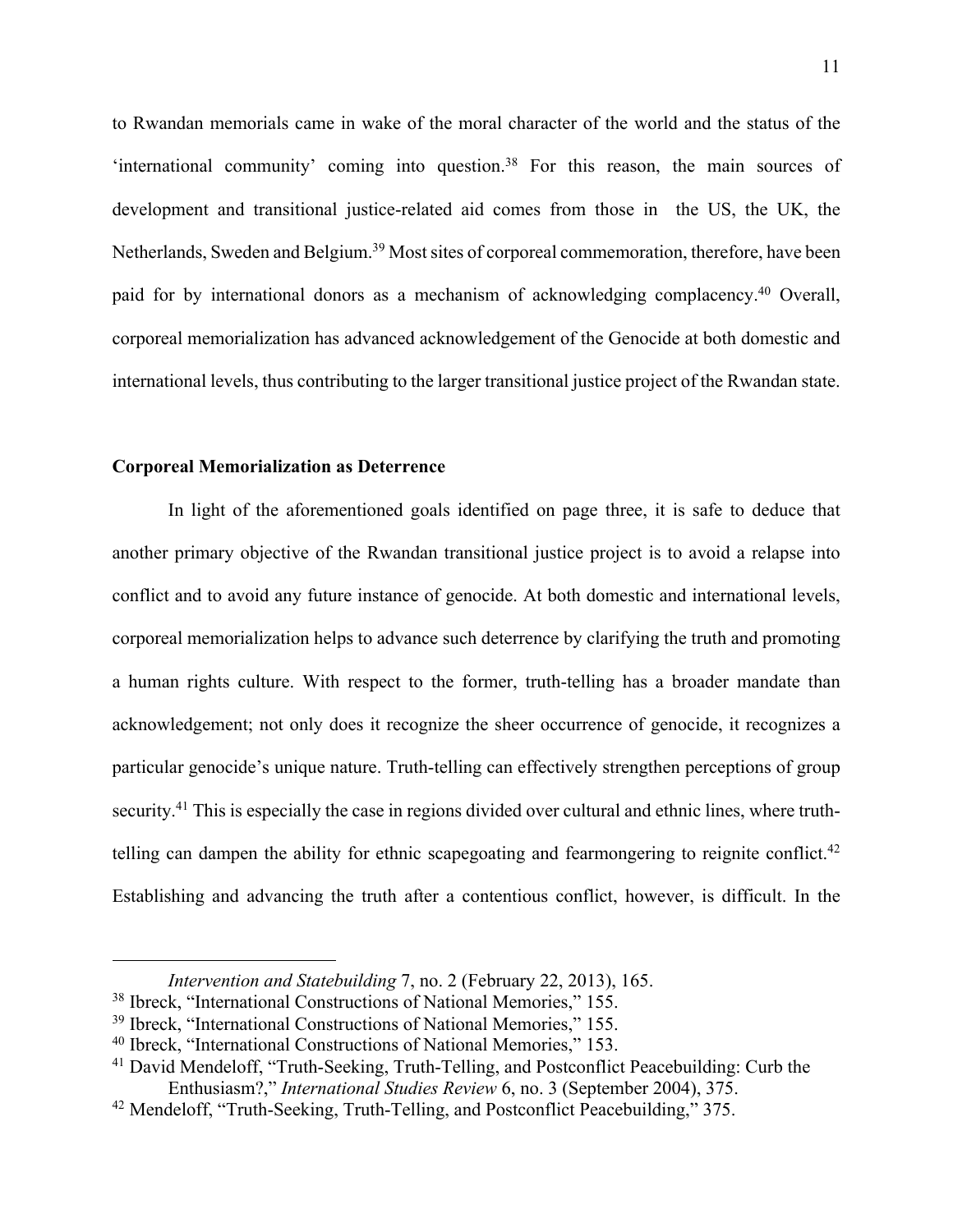Rwandan context, the scale and longevity of violence as well as the contested nature of the conflict made this the case.<sup>43</sup> In response, the RPF pursued a top-down approach to truth whereby a narrative was set by government and administered below through memorials and memorialization, education, public addresses, commemorations, and legal processes.<sup>44</sup> Corporeal memorialization is exceptionally useful for helping non-witnesses understand the scope of the tragedy and learn from their apathy.

In the immediate aftermath of the Genocide, the remains of victims were scattered across Rwanda, with some buried and many exposed.45 These corpses served as evidence of both the nature of the Genocide and the failure of the international community to respond to and stop the genocide.46 The tours offered of memorials presenting exhumed bodies to media and political officials from the West indicate that the memorials are primarily oriented around providing physical evidence of genocide.47 Evidence-based memorials, as they are called, are a popular tactic post-genocide to clarify and advance the truth. Both in Cambodia and Germany, they have been used to force observers to come to terms with the scale and nature of a given conflict.<sup>48</sup> Specific to the Rwandan context, scholar of the Genocide Laura Major has undertaken fieldwork which has concluded that, in fact, the preservation and presentation of remains drive national RPF political projects aiming to consolidate particular memories of the conflict.49

<sup>43</sup> Hodgkin, "Reconciliation in Rwanda," 199.

<sup>44</sup> Hodgkin, "Reconciliation in Rwanda," 199, 204.

<sup>45</sup> Grzyb, "Unsettled Memory," 187.

<sup>46</sup> Alison Desforges, *Genocide in Rwanda: the Planning and Execution of Mass Murder* (New York, US: Human Rights Watch, 1999), 73–4.

<sup>47</sup> Grzyb, "Unsettled Memory," 188.

<sup>48</sup> Grzyb, "Unsettled Memory," 188–9.

<sup>49</sup> Laura Major, "Unearthing, Untangling and Re-Articulating Genocide Corpses in Rwanda," *Critical African Studies* 7, no. 2 (February 4, 2015), 164.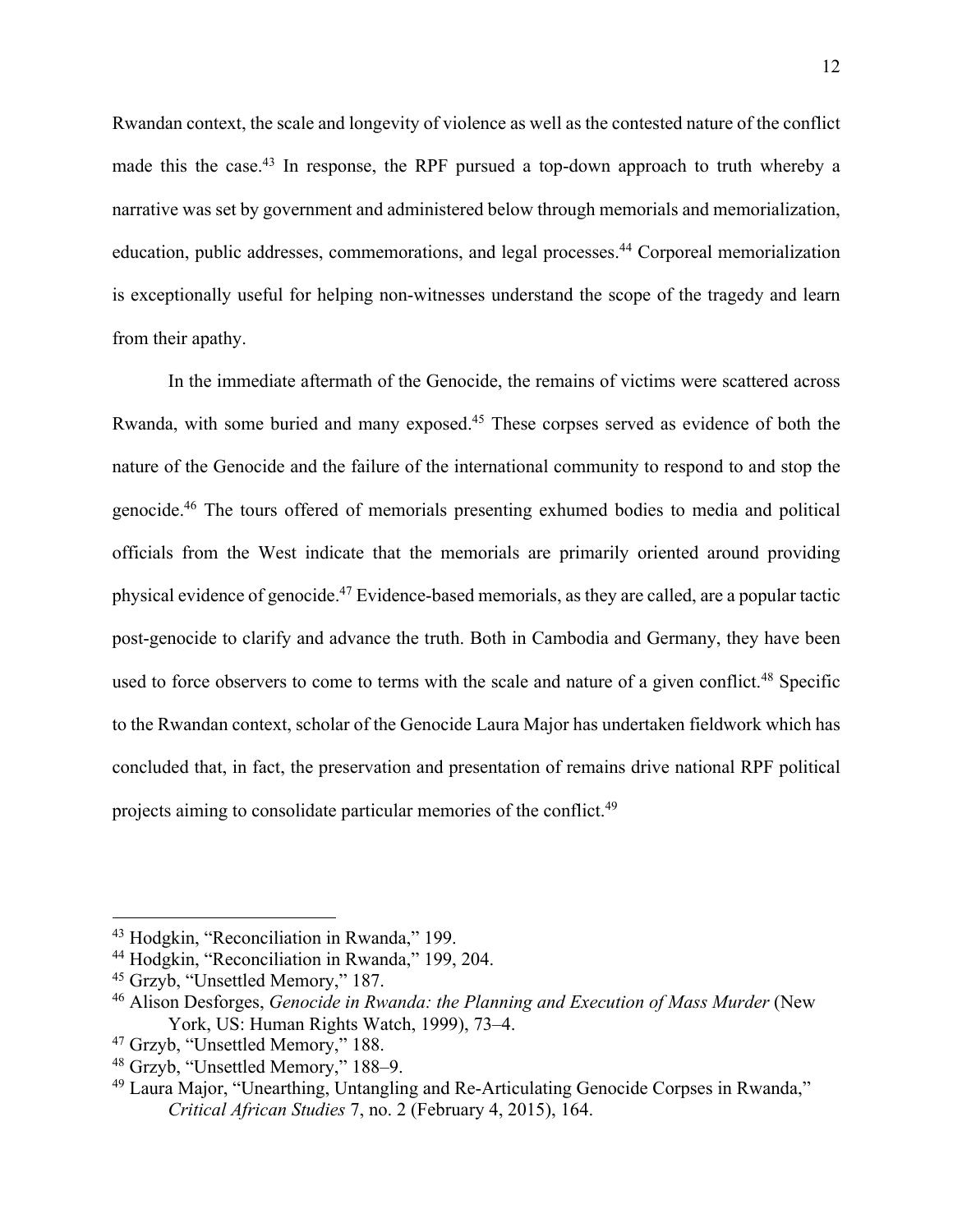The deeds and rhetoric of the RPF government substantiate the above claims. Leading government administrators have stated that the corporeal memorialization project in Rwanda seeks to prevent future violence as the principle aim of preserving genocide sites.<sup>50</sup> Contemporary Rwandan laws also seem to indicate that the purposes of corporeal memorialization has been to advance truth. In 2007, the RPF inaugurated the National Commission for the Fight Against Genocide (CNLG) with the express intention of confronting denial and advancing the 'truth' with the hopes of curtailing future instances of genocide.<sup>51</sup> In 2008, the government created laws to advance the CNLG's goal of reducing the number of corporeal memorials from 500 to 50, to ensure that smaller memorials would not be forgotten but also to ensure the CNLG was better able to control narratives of the Genocide.<sup>52</sup> The CNLG's strict regulation of memorial sites with victims' remains indicate that these places of remembrance have strategic importance to the goals of confronting denialism and advancing truth and, in turn, deterrence of future instances of violence. The international donors who support the CNLG's efforts, too, express that a key function of corporeal memorialization is to preserve the memories of the genocide in order to unambiguously combat such a crime.53

Importantly, memorials which display corpses are not solely accessible to Rwandans and survivors but also members of the international community. The Genocide is largely perceived of as a failure of the interventional community to intervene and prevent against the Genocide or impede it once it had begun. Despite the adoption of the *Convention on the Prevention and* 

<sup>50</sup> Cook, Susan E. "The Politics of Preservation in Rwanda." *MacMillan Center Genocide Studies*, no. 27 (2004), 304.

<sup>51</sup> Amanda Thomas, "Confronting Denial in Rwanda," in *The MacMillan Center*, October 23, 2018, https://macmillan.yale.edu/news/confronting-denial-rwanda.

<sup>52</sup> Grzyb, "Unsettled Memory," 192–3.

<sup>53</sup> Ibreck, "International Constructions of National Memories," 154.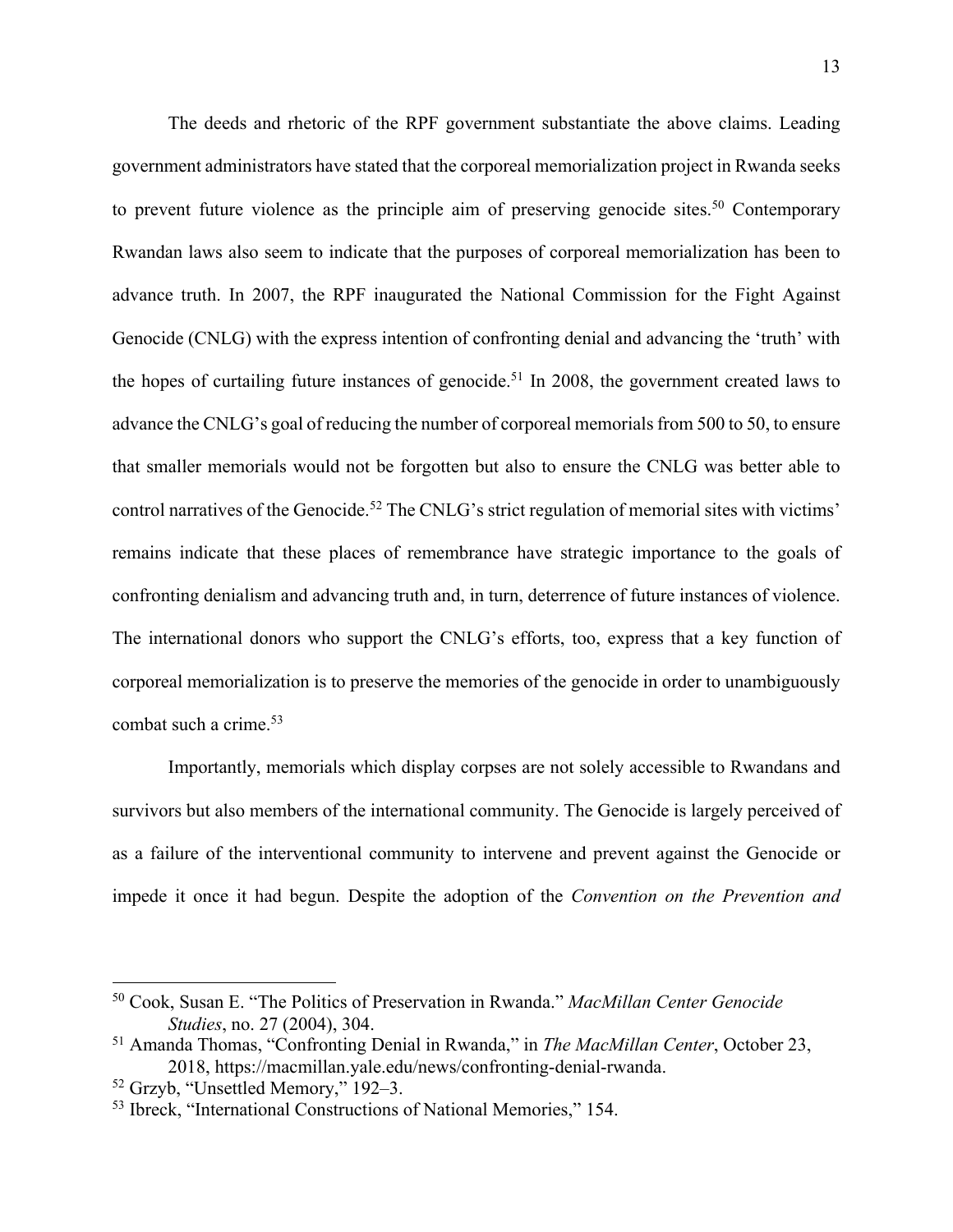*Punishment of the Crime of Genocide* in 1948, the United Nations (UN) and its member states bore witness to the systemic violations of human rights in Rwanda and failed to adequately respond.<sup>54</sup> In response, the corporeal memorialization in Rwanda also seeks to allow international visitors to 'experience' the memorial as authentic spaces and, in turn, illicit sympathy. <sup>55</sup> When successful, this form of memorialization promotes a human rights culture and facilitates learning about the past in order to prevent genocide and violence in the future.<sup>56</sup> The corporeal memorialization in Rwanda can be deemed successful due to witness accounts and donor actions. Foremost, based on documented first-hand accounts of those who witness corporeal memorialization in Rwanda, the presence of corpses at memorials are successful promoting a recognition of universal human rights and the consequences of violating them.<sup>57</sup> Moreover, donors who contribute resources to the construction of memorial sites in Rwanda often do so with the explicit intention of promoting the cause of genocide prevention worldwide on the premise that international cooperation and commitment is necessary to combat genocide.<sup>58</sup> Simply, corporeal memorialization in Rwanda is also successful in promoting deterrence by forcing international visitors to sympathize with past grievances that their governments were apathetic about in order to incentivize anti-genocidal action in the future. Therefore, corporeal memorialization in Rwanda assists in the important postconflict goal of deterrence at both domestic and international levels.

<sup>54</sup> Jeremy Sarkin and Carly Fowler, "The Responsibility to Protect and the Duty to Prevent Genocide: Lessons to Be Learned from the Role of the International Community and the Media during the Rwandan Genocide and the Conflict in the Former Yugoslavia*," Suffolk Transnational Law* Review 33, no. 1 (2010), 2, 6.

<sup>55</sup> Rebecca Jinks, "Thinking Comparatively about Genocide Memorialization," *Journal of Genocide Research* 16, no. 4 (December 2, 2014), 425.

<sup>&</sup>lt;sup>56</sup> Rebecca Jinks, "Thinking Comparatively about Genocide Memorialization," 425.<br><sup>57</sup> Grzyb, "Unsettled Memory," 191.

<sup>58</sup> Rachel, "International Constructions of National Memories," 165.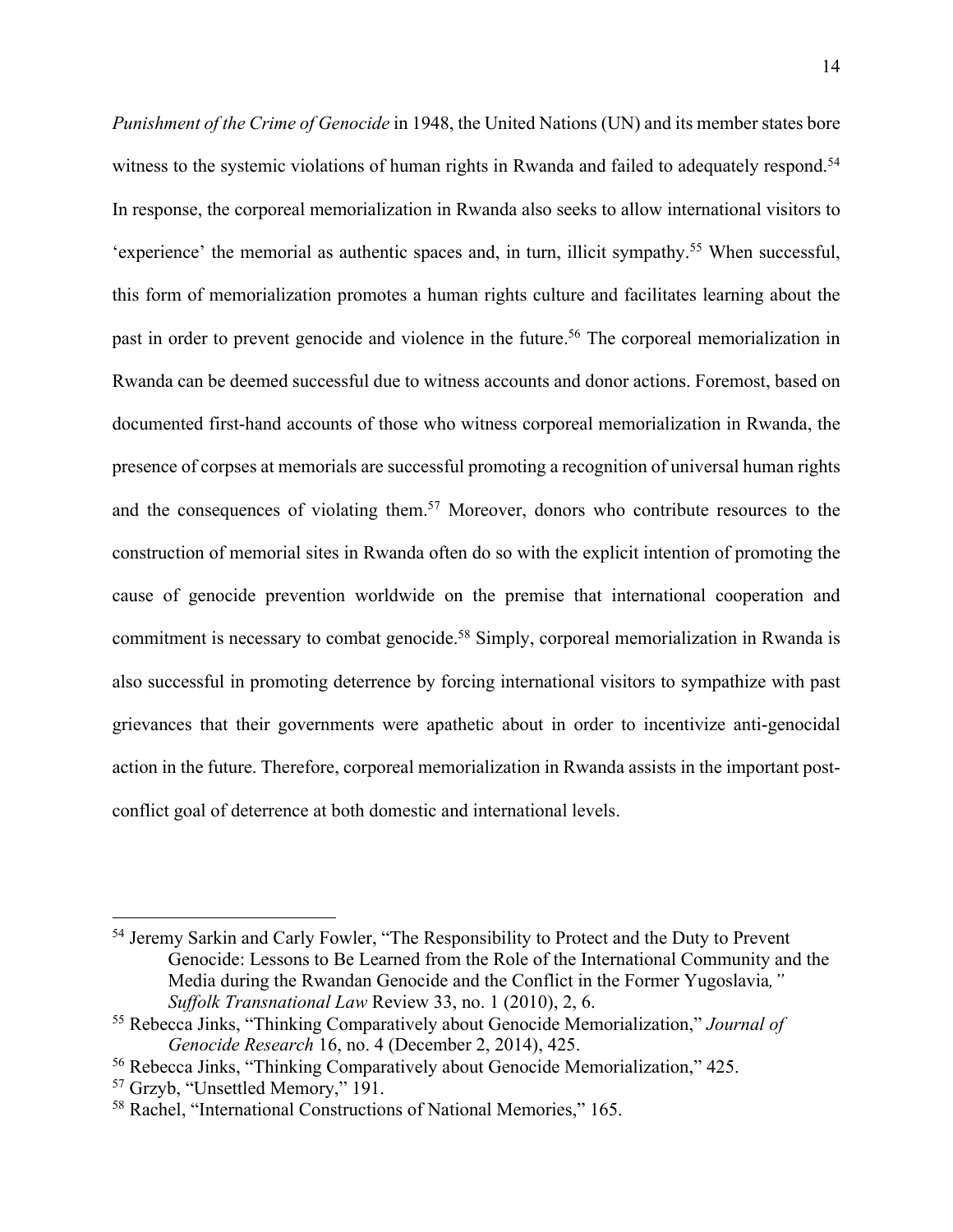### **Conclusion**

The visibility of human remains is not a new phenomenon; from funeral homes to research institutes, the physical memories of human life are used for purposes varying from ceremony to science. Yet, the idea of displaying bones and bodies of genocide victims remains extremely controversial. This is particularly due to the ethical concerns that arise when human bodies are used posthumously outside funerary contexts.<sup>59</sup> In the Rwandan context, although some view corporeal memorialization as a fundamental aspect of truth-telling, others perceive of as a disrespectful practice which undermines the sanctity of human life. As well, some survivor groups take issue with the fact that the government claims a monopoly over memorialization and the public truth narrative.60 Yet, the Rwandan government, international donors, and many survivor groups maintain that such forms of corporeal memorialization are the most powerful evidence of the atrocity, can prevent forgetting, and fight denial.<sup>61</sup> Although no monolithic Rwandan perspective on corporeal memorialization exists, the potential benefits of such a program must not be overlooked. The concerns raised by survivor groups and other concerned parties must be further researched and reconciled.

In light of these aforementioned critiques, unidentifiable corporeal memorialization has been integral to the success of transitional justice in Rwanda. Foremost, it has advanced deterrence trough truth-telling and providing tangible evidence of the effects of genocide. It has also ensured acknowledgement of the Genocide and diminished international apathy through its educative

<sup>59</sup> Élisabeth Anstett and Jean-Marc Dreyfus. "Corpses in Society: about Human Remains, Necro-Politics, Necro-Economy and the Legacy of Mass Violence," in *Human Remains in Society: Curation and Exhibition in the Aftermath of Genocide and Mass-Violence* (Manchester, GR: Manchester University Press, 2016), 1.

<sup>60</sup> Hodgkin, "Reconciliation in Rwanda," 204–05.

<sup>&</sup>lt;sup>61</sup> Ibreck, "The Politics of Mourning," 338.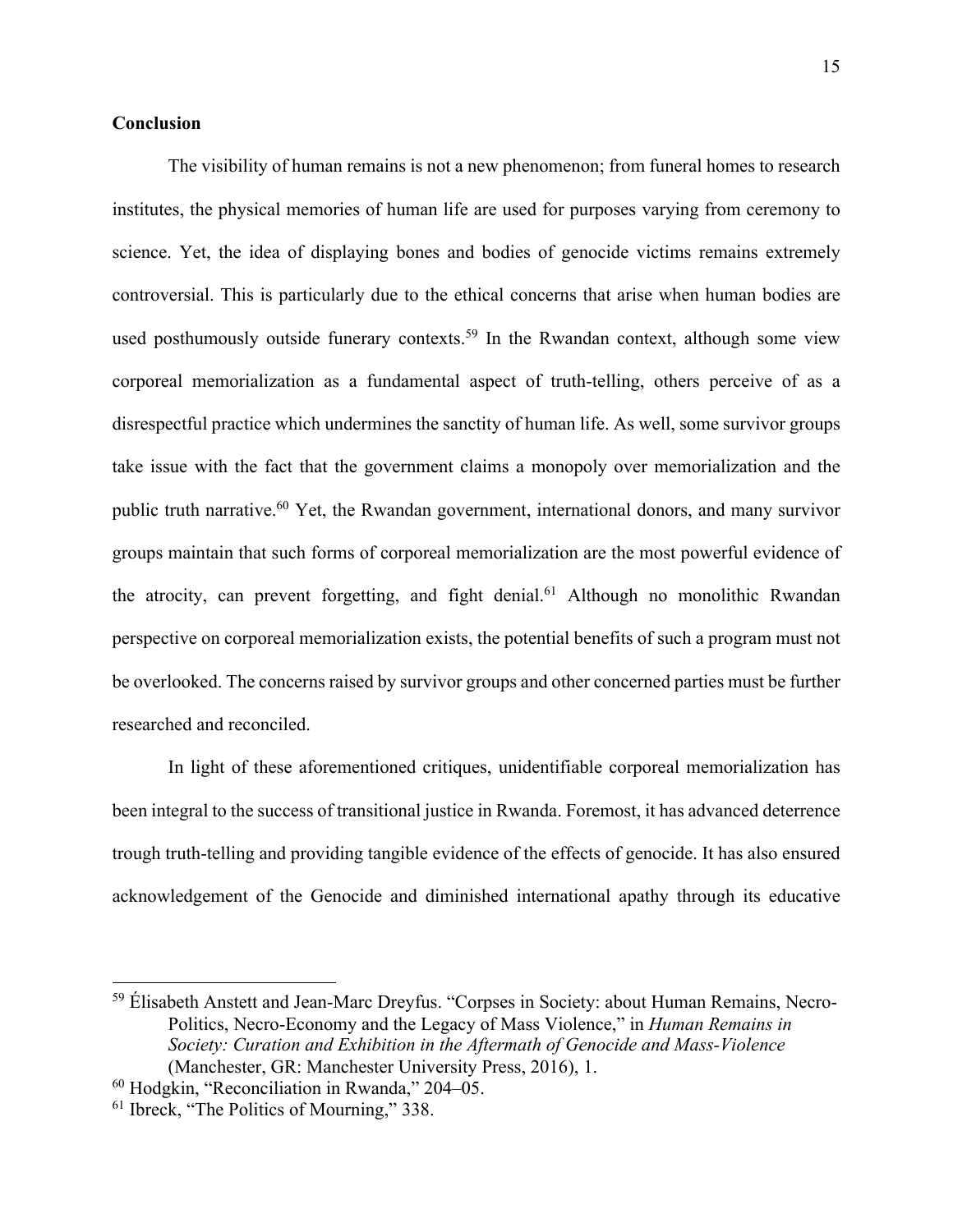effect. Finally, and most importantly, it has helped Rwanda and the diverse groups which make up its population heal by providing them with an opportunity to remember and to engage in the transitional justice process. Although it is a flawed process, corporeal memorialization has still been indispensable to the recovery of the Rwandan state and peoples.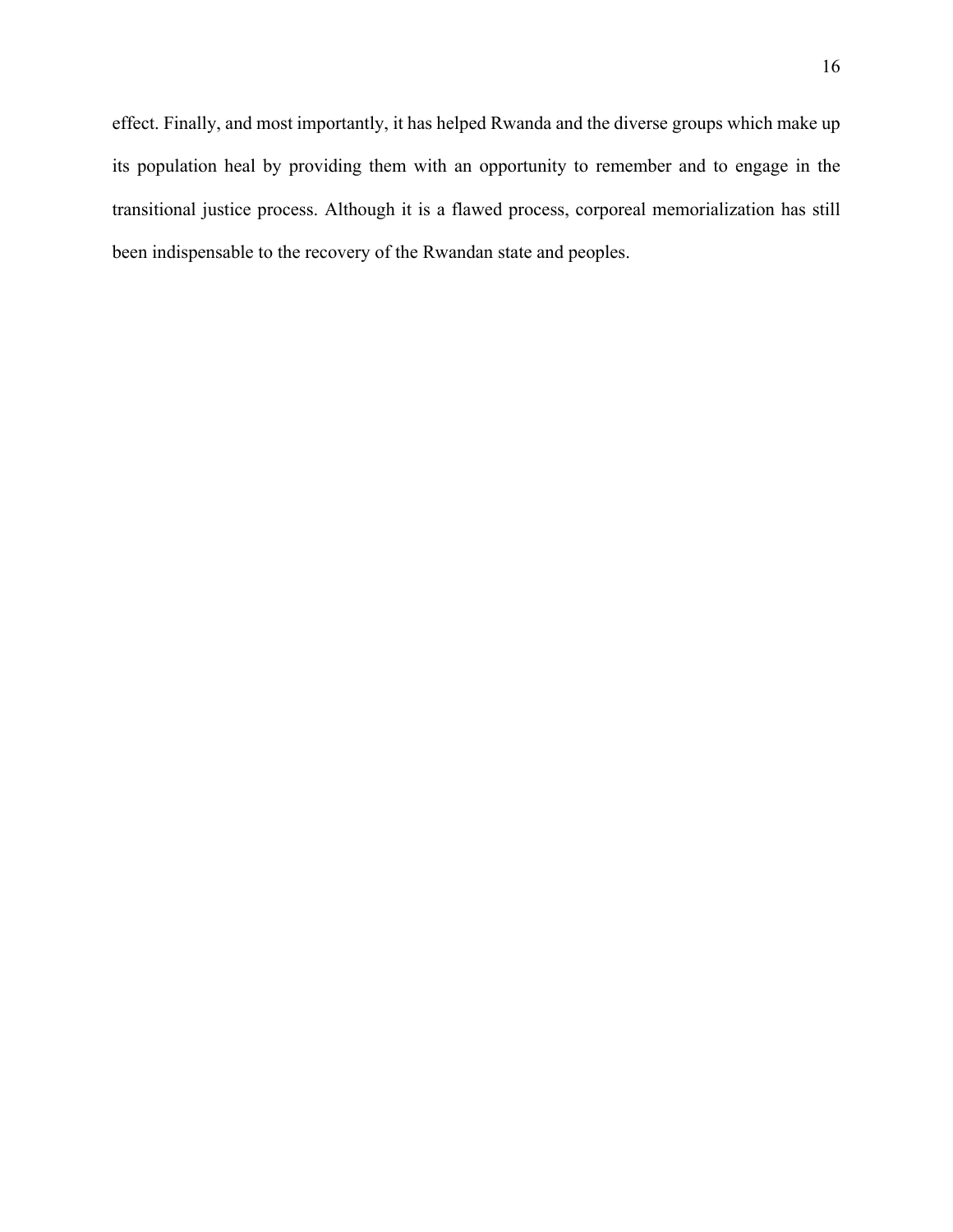#### Bibliography

- Anstett, Élisabeth, and Jean-Marc Dreyfus. "Corpses in Society: about Human Remains, Necro-Politics, Necro-Economy and the Legacy of Mass Violence." In *Human Remains in Society: Curation and Exhibition in the Aftermath of Genocide and Mass-Violence*, 1–12. Manchester, GR: Manchester University Press, 2016.
- Balakian, Peter. "Op-Ed: On Armenian Genocide, Go Ahead and Offend Turkey." In *Los Angeles Times*. April 16, 2015. https://www.latimes.com/opinion/op-ed/la-oe-balakiangenocide-20150416-story.html.
- Bentrovato, Denise. "Accounting for Genocide: Transitional Justice, Mass (Re)Education and the Pedagogy of Truth in Present-Day Rwanda." *Comparative Education* 53, no. 3 (June 16, 2017): 396–417. https://doi.org/10.1080/03050068.2017.1317997.
- Bolin, Annalisa. "On the Side of Light: Performing Morality at Rwanda's Genocide Memorials." *Journal of Conflict Archaeology* 7, no. 3 (September 2012): 199–207. https://doi.org/10.1179/1574077312z.00000000012.
- Brucken, Rowland. "Encyclopedia of Military Science." In *Encyclopedia of Military Science*, 1245–48. Thousand Oaks, US: SAGE Publications, Ltd., 2013.
- Charny, Israel. "Templates for Gross Denial of a Known Genocide: A Manual." In *The Encyclopedia of Genocide*, 1:168. Santa Barbara, US: ABC-CLIO, 2000.
- Cook, Susan E. "The Politics of Preservation in Rwanda." *MacMillan Center Genocide Studies*, no. 27 (2004): 293–311.
- Desforges, Alison. *Genocide in Rwanda: the Planning and Execution of Mass Murder*. New York, US: Human Rights Watch, 1999.
- Egbery, Stephen L., and Shannon O'Lear. "Geographies of Genocide." In *Encyclopedia of Geography*, 1:1199–1202. Thousand Oaks, US: SAGE Publications, Ltd., 2010.
- Grzyb, Amanda F. "Unsettled Memory: Genocide Memorial Sites in Rwanda." *The Brown Journal of World Affairs* 25, no. 2 (2019): 185–98.
- Hodgkin, Marian. "Reconciliation in Rwanda: Education, History, and the State." *Journal of International Affairs* 60, no. 1 (2006): 199–210.
- Ibreck, Rachel. "The Politics of Mourning: Survivor Contributions to Memorials in Post-Genocide Rwanda." *Memory Studies* 3, no. 4 (September 27, 2010): 330–43. https://doi.org/10.1177/1750698010374921.
- Ibreck, Rachel. "International Constructions of National Memories: The Aims and Effects of Foreign Donors Support for Genocide Remembrance in Rwanda." *Journal of*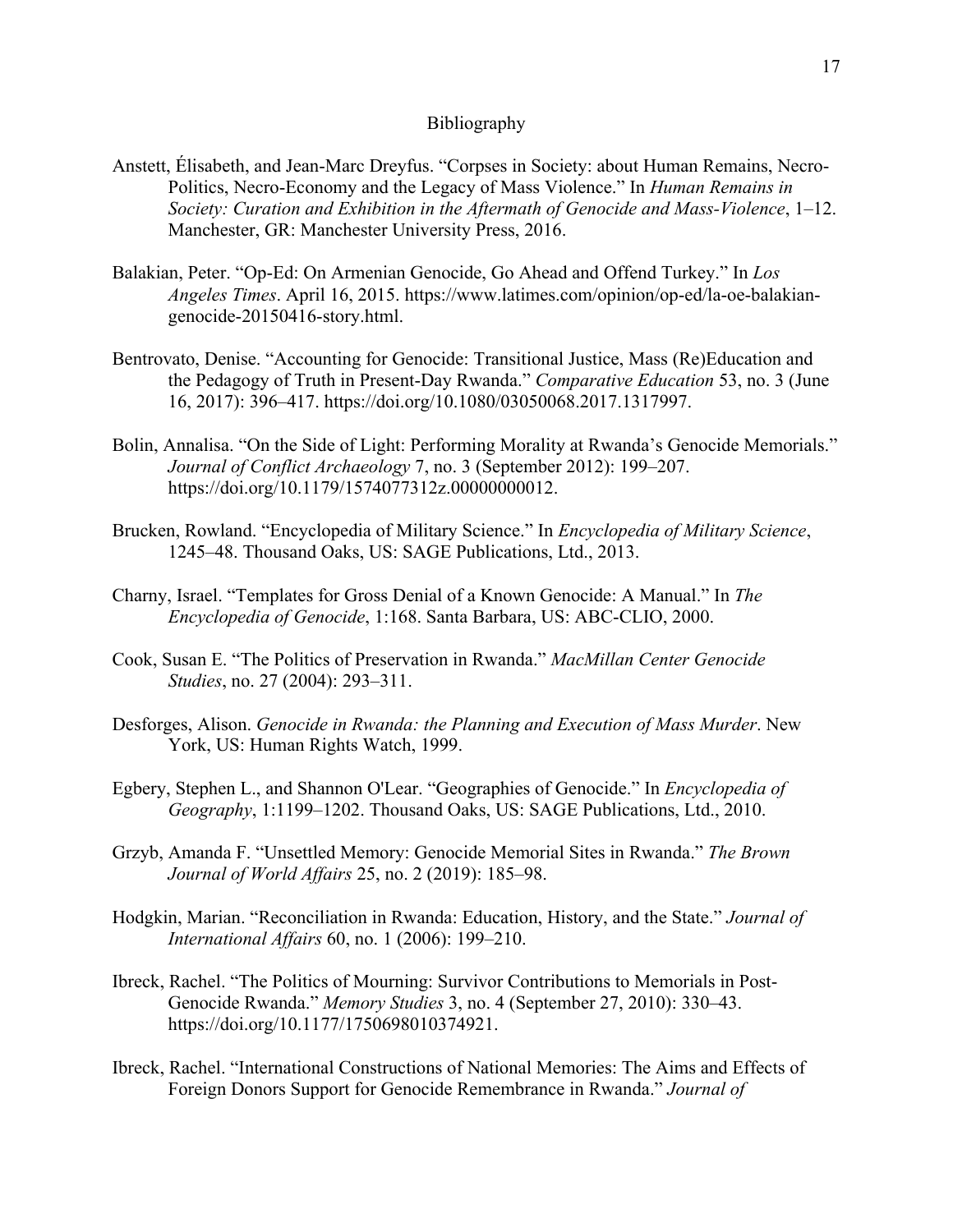*Intervention and Statebuilding* 7, no. 2 (February 22, 2013): 149–69. https://doi.org/10.1080/17502977.2012.714242.

- Jinks, Rebecca. "Thinking Comparatively about Genocide Memorialization." *Journal of Genocide Research* 16, no. 4 (December 2, 2014): 423–40. https://doi.org/10.1080/14623528.2014.975945.
- Loyle, Cyanne E. "Transitional Justice and Political Order in Rwanda." *Ethnic and Racial Studies* 41, no. 4 (October 31, 2017): 663–80. https://doi.org/10.1080/ 01419870.2017.1366537.
- Major, Laura. "Unearthing, Untangling and Re-Articulating Genocide Corpses in Rwanda." *Critical African Studies* 7, no. 2 (February 4, 2015): 164–81. https://doi.org/10.1080/21681392.2015.1028206.
- Maurer-Prager, Ayala. "(Re)Cognising the Corpse: Individuality, Identification and Multidirectional Memorialisation in Post-Genocide Rwanda." In *Human Remains in Society: Curation and Exhibition in the Aftermath of Genocide and Mass-Violence*, edited by Jean-Marc Dreyfus and Élisabeth Anstett, 113–38. Manchester, GB: Manchester University Press, 2016.
- Mendeloff, David. "Truth-Seeking, Truth-Telling, and Postconflict Peacebuilding: Curb the Enthusiasm?." *International Studies Review* 6, no. 3 (September 2004): 355–80. https://doi.org/10.1111/j.1521-9488.2004.00421.x.
- Morris, Hugh. "Rwanda, Fresh from Its Deal with Arsenal, Announces Surge in UK Visitors." In *The Telegraph*, May 29, 2018. https://www.telegraph.co.uk/travel/destinations/ africa/rwanda/articles/rwanda-increase-uk-visitors-arsenal/.
- Quinn, Joanna R. "Mad Science? Possibilities for and Examples of Synthetic (Neo)Traditional Practices of Justice and Acknowledgement." *Air & Space Power Journal - Africa and Francophonie* 5, no. 3 (2014): 48–66.
- Reyntjens, Filip. "Understanding Rwandan Politics through the Longue Durée: from the Precolonial to the Post-Genocide Era." *Journal of Eastern African Studies* 12, no. 3 (April 12, 2018): 514–32. https://doi.org/10.1080/17531055.2018.1462985.
- Sarkin, Jeremy, and Carly Fowler. "The Responsibility to Protect and the Duty to Prevent Genocide: Lessons to Be Learned from the Role of the International Community and the Media during the Rwandan Genocide and the Conflict in the Former Yugoslavia*." Suffolk Transnational Law* Review 33, no. 1 (2010): 1–53.
- Spencer, Clare. "The Rise of Genocide Memorials." In *BBC News*, June 11, 2012. https://www.bbc.com/news/magazine-16642344.

Stanton, Gregory H. "10 Stages of Genocide." In *Genocide Watch*, 2016.